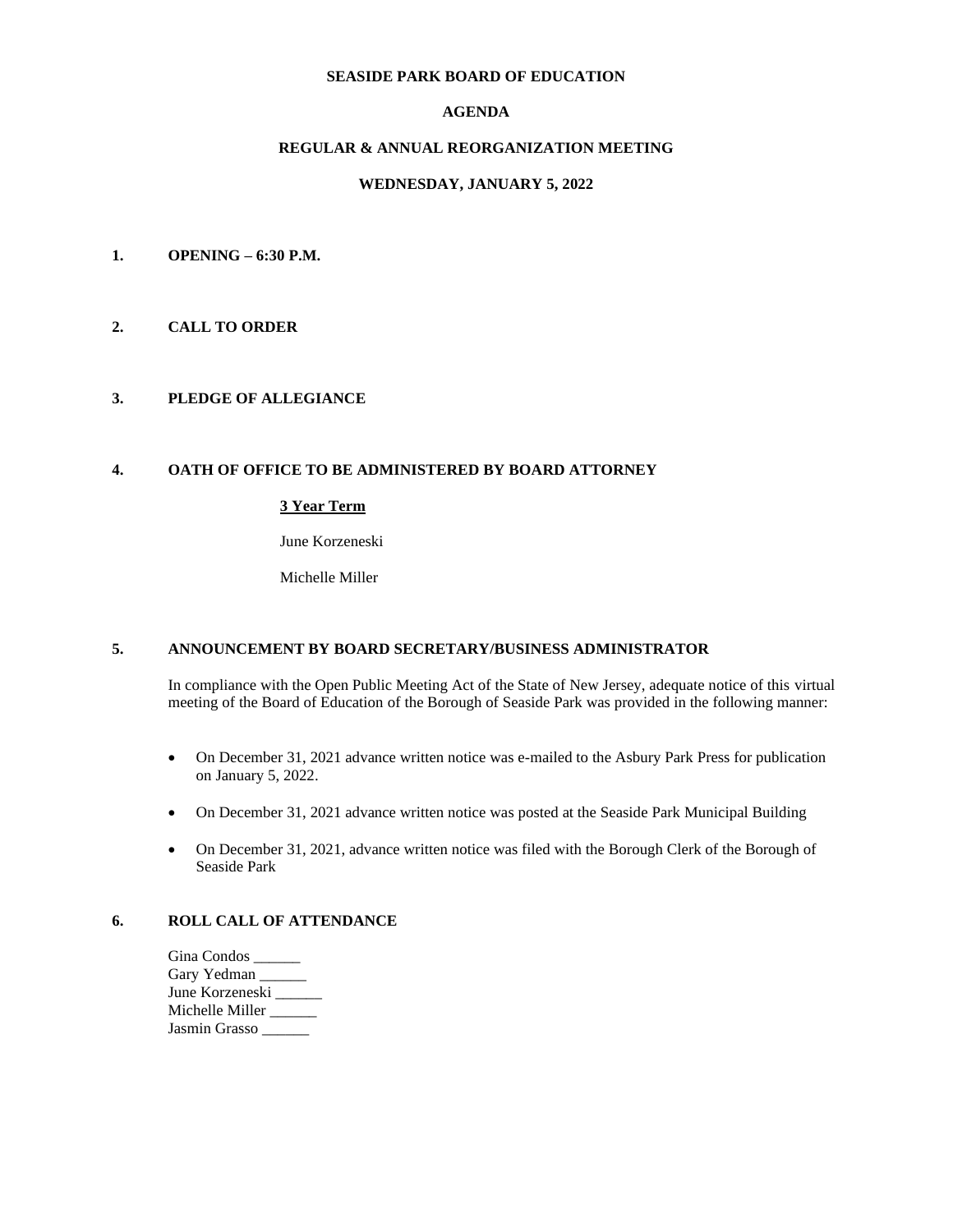# **7. ANNOUNCEMENT BY BUSINESS ADMINISTRATOR/BOARD SECRETARY OF RESULTS OF NOVEMBER 2, 2021 ANNUAL ELECTION**

| CANDIDATES - (1) THREE YEAR TERM | <b>VOTES COUNTED FOR CANDIDATES</b> |
|----------------------------------|-------------------------------------|
|                                  | TOTAL                               |
| June Korzeneski                  | 391                                 |
| Michelle Miller                  | 416                                 |

# **8. BUSINESS ADMINISTRATOR/BOARD SECRETARY CALLS FOR NOMINATION FOR THE OFFICE OF PRESIDENT**

ROLL CALL: Jasmin Grasso Michelle Miller \_\_\_\_\_\_\_\_ June Korzeneski Gary Yedman Gina Condos \_\_\_\_\_\_

# **9. NEW BOARD PRESIDENT CALLS FOR NOMINATIONS FOR OFFICE OF VICE PRESIDENT**

ROLL CALL: Jasmin Grasso\_\_\_\_\_\_ Michelle Miller \_\_\_\_\_ June Korzeneski \_\_\_\_\_\_ Gary Yedman Gina Condos \_\_\_\_\_\_

#### **10. ANNUAL RESOLUTIONS**

RESOLVED, That the New Jersey School Boards Association "Code of Ethics" shall be considered the official Code of Ethics of the Seaside Park Board of Education:

#### CODE OF ETHICS

- a. I will uphold and enforce all laws, state board rules and regulations, and court orders pertaining to schools. Desired changes should be brought about only through legal and ethical procedures.
- b. I will make decisions in terms of the educational welfare of children and will seek to develop and maintain public schools which meet the individual needs of all children regardless of their ability, race, creed, sex or social standing.
- c. I will confine my Board action policy-making, planning, and appraisal, and I will help to frame policies and plans only after the board has consulted those who will be affected by them.
- d. I will carry out my responsibility, not to administer the schools, but, together with my fellow Board members, to see that they are well run.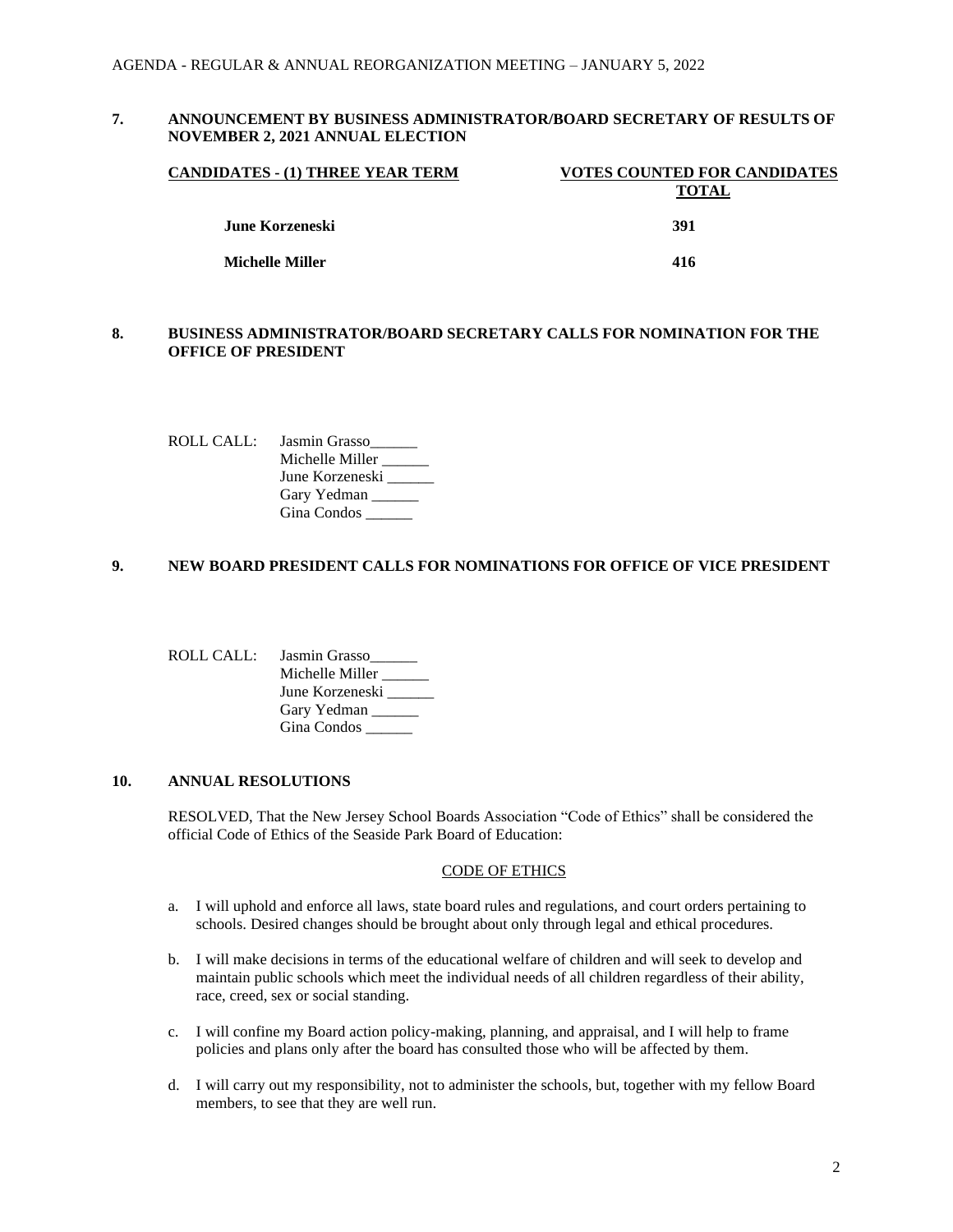- e. I will recognize that authority rests with the Board of Education and will make no personal promises nor take any private action which may compromise the Board.
- f. I will refuse to surrender my independent judgment to special interest or partisan, political groups or to use the schools for personal gain or for the gain of friends.
- g. I will hold confidential all matters pertaining to the schools which, if disclosed, would needlessly injure individuals or the schools. But in all other matters, I will provide accurate information and, in concert with my fellow Board members, interpret to the staff the aspirations of the community for its schools.
- h. I will vote to appoint the best qualified personnel available after consideration of the recommendation of the chief administrative officer.
- i. I will support and protect school personnel in proper performance of their duties.
- j. I will refer all complaints to the chief administrative officer and will act on such complaints at public meetings only after failure of administrative solution.

| ROLLCALL | Jasmin Grasso   |
|----------|-----------------|
|          | Michelle Miller |
|          | June Korzeneski |
|          | Gary Yedman     |
|          | Gina Condos     |

## **11. APPOINTMENT OF DELEGATE AND ALTERNATE TO N.J.S.B.A.**

RESOLVED, That the Board of Education appoint the following members as Delegate and Alternate, respectively, to New Jersey School Boards Association, commencing January 5, 2022 and until the next Organization Meeting of the Board of Education in 2023.

\_\_\_\_\_\_\_\_\_\_\_\_\_\_\_\_\_\_\_\_\_\_\_\_\_\_

\_\_\_\_\_\_\_\_\_\_\_\_\_\_\_\_\_\_\_\_\_\_\_\_\_\_

\_\_\_\_\_\_\_\_\_\_\_\_\_\_\_\_\_\_\_\_\_\_\_\_\_\_

\_\_\_\_\_\_\_\_\_\_\_\_\_\_\_\_\_\_\_\_\_\_\_\_\_\_

# **APPOINTMENT OF DELEGATE AND ALTERNATE OF O.C.S.B.A.**

RESOLVED, That the Board of Education appoint the following members as Delegate and Alternate, respectively, to Ocean County School Boards Association, commencing January 5, 2022 and until the next Organization Meeting of the Board of Education in 2023.

ROLL CALL: Jasmin Grasso\_\_\_\_\_\_ Michelle Miller \_\_\_\_\_\_ June Korzeneski \_\_\_\_\_\_ Gary Yedman Gina Condos \_\_\_\_\_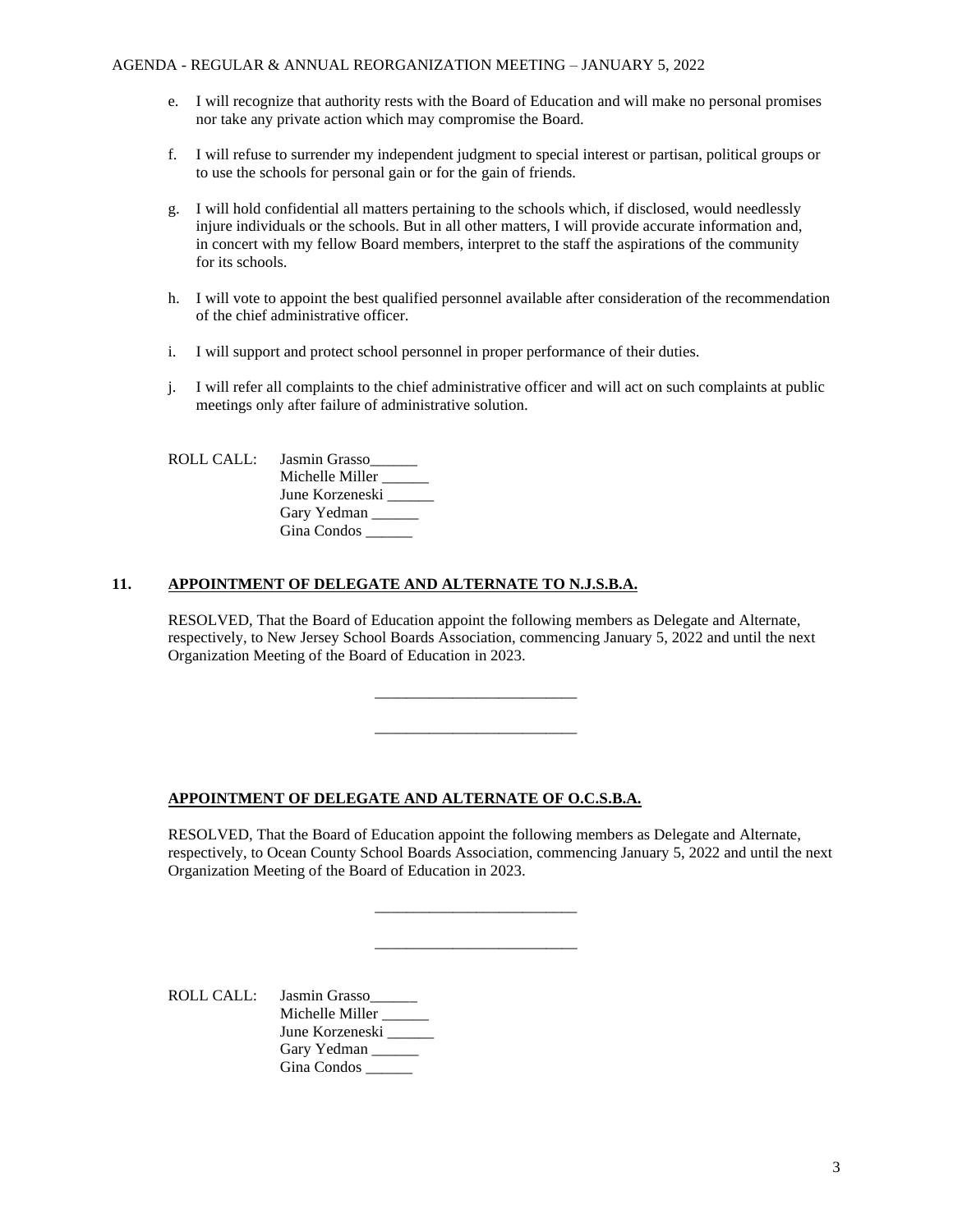#### **12. APPROVAL OF MINUTES OF PREVIOUS MEETING**

RESOLVED, That the Board of Education approve the minutes of the following meeting as prepared by the Board Secretary:

Monday, November 8, 2021 – Regular Meeting

ROLL CALL: Jasmin Grasso\_\_\_\_\_\_ Michelle Miller \_\_\_\_\_ June Korzeneski \_\_\_\_\_\_ Gary Yedman Gina Condos \_\_\_\_\_\_

## **13. COMMUNICATIONS**

- A. Letter dated December 1, 2021 from Charles Muller, Interim Executive County Superintendent re: Lavallette Borough School District
- B. Thank you card and donation from Lavallette Recreation Department Pickleball Group

## **14. PUBLIC COMMENTS ON AGENDA ITEMS**

#### **15. RESOLUTIONS**

### **A. AUTHORIZATION TO APPROVE RESOLUTION FOR SEMI PROGRAM**

RESOLVED, That the Board of Education approve the following resolution:

### **Waiver of Requirements Special Education Medicaid Initiative (SEMI) Program**

Whereas, NJAC 6A:23A-5.3 provides that a school district may request a waiver of compliance with respect to the district's participation in the Special Education Medicaid Initiative (SEMI) Program for the 2021 - 2022, and

Whereas, the Seaside Park Board of Education desires to apply for this waiver due to the fact that the district has fewer than 40 Medicaid eligible classified students.

Now Therefore Be It Resolved, that the Seaside Park Board of Education hereby authorizes the Chief School Administrator to submit to the Executive County Superintendent of Schools in the County of Ocean an appropriate waiver of the requirements of NJAC 6A:23A-5.3 for the 2021 - 2022 school year.

# **B. TRAVEL AND RELATED EXPENSE REIMBURSEMENT 2021-2022**

WHEREAS, the Seaside Park Board of Education recognizes school staff and Board members will incur travel expenses related to and within the scope of their current responsibilities and for travel that promotes the efficient operation of the school district; and

WHEREAS, N.J.A.C. 6A:23B-1.1 et seq. requires Board members to receive approval of these expenses by a majority of the full voting membership of the Board and staff members to receive prior approval of these expenses by the Superintendent of Schools and a majority of the full voting membership of the Board; and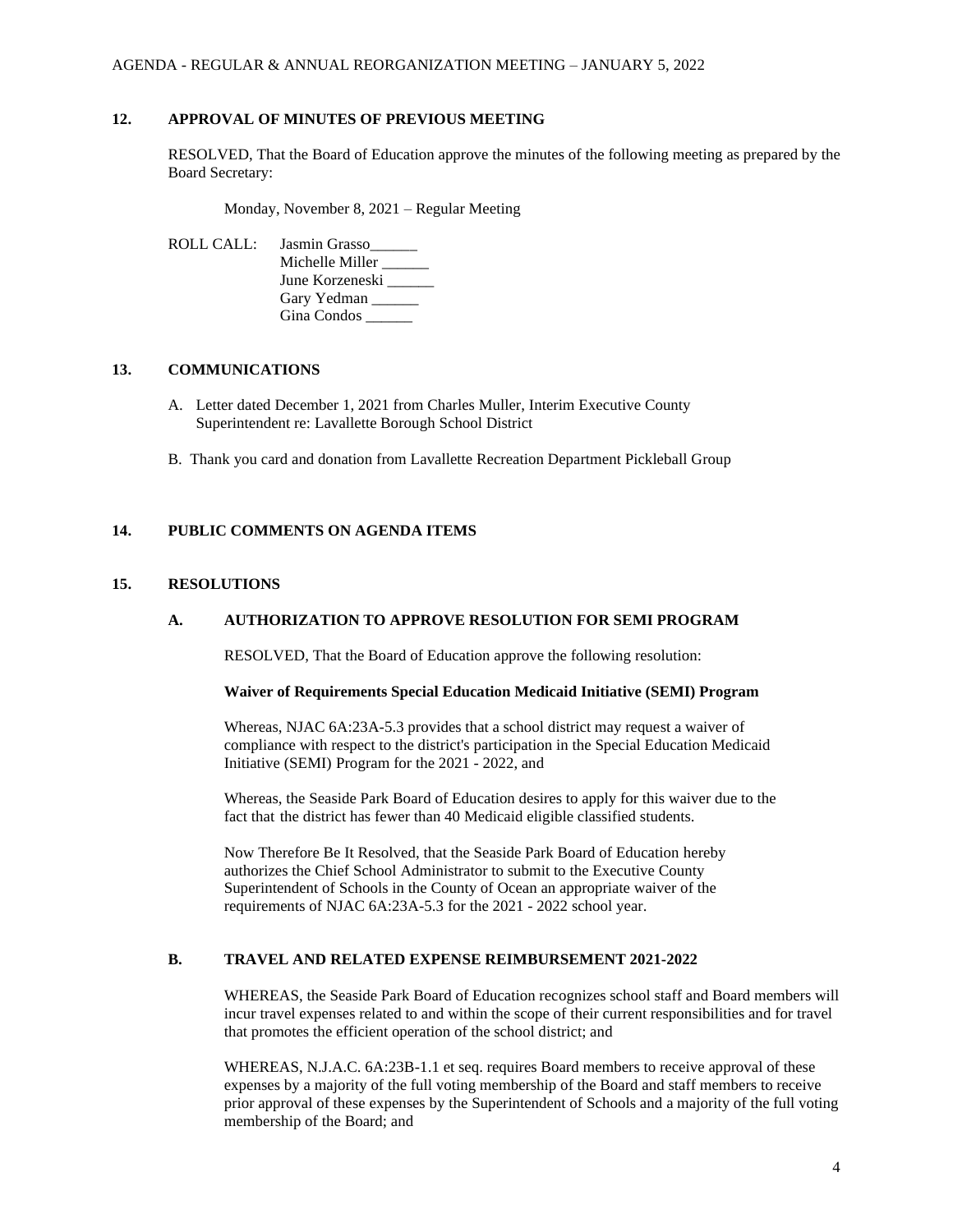#### AGENDA - REGULAR & ANNUAL REORGANIZATION MEETING – JANUARY 5, 2022

WHEREAS, a Board of Education may establish, for regular district business travel only, an annual school year threshold of \$500.00 per staff member where prior Board approval shall not be required unless this annual threshold for a staff member is exceeded in a given school year (July 1 through June 30); and

WHEREAS, travel and related expenses not in compliance with N.J.A.C. 6A:23B-1.1 et seq., but deemed by the Board of Education to be necessary and unavoidable as noted on the approved Board of Education Out of District Travel and Reimbursement Forms; now

THEREFORE, BE IT RESOLVED, the Board of Education approves all travel not in compliance with N.J.A.C. 6A:23B-1.1 et seq. as being necessary and unavoidable as noted on the approved Board of Education Out of District Travel and Reimbursement Forms; and

BE IT FURTHER RESOLVED, the Board of Education approves travel and related expense reimbursements in accordance with N.J.A.C. 6A:23B-1.2(b), to a maximum expenditure of \$3,000.00 for all staff and board members.

## **C. APPROVAL OF OFFICIAL NEWSPAPER**

RESOLVED, That the Board of Education designate the Asbury Park Press as the official newspaper for the school district.

# **D. ACCEPT RESIGNATION OF TREASURER OF SCHOOL MONIES**

RESOLVED, That the Board of Education accept the resignation with regret of Elizabeth Sarantinoudis as Treasurer of School Monies, effective February 28, 2022.

## **E. APPROVAL OF ANNUAL MEETING SCHEDULE**

RESOLVED, That the Board of Education approve the following schedule of meeting dates; formal action will be taken at all regular meetings. All meetings will be held at 6:30 P.M. on the 2nd Monday of every other month, with some exceptions.

> March 14, 2022 May 2, 2022 July 11, 2022 September 12, 2022 November 14, 2022 January 3, 2023

## **F. CONFIRMATION OF USE OF BUILDING**

RESOLVED, That the Board of Education confirm use of the Multi-Purpose Room by the Toms River Black Sox U-10 Baseball Team for the purpose of agility training on Thursday & Friday nights starting in January and going through April between the hours of 6 P.M. -9:30 P.M.

## **G. CONFIRMATION OF USE OF BUILDING**

RESOLVED, That the Board of Education confirm use of the Multi-Purpose Room by the Toms River Basketball Association for the purpose of weekly practices on Wednesday nights starting in January and going through February between the hours of 6:30 – 8:00 P.M.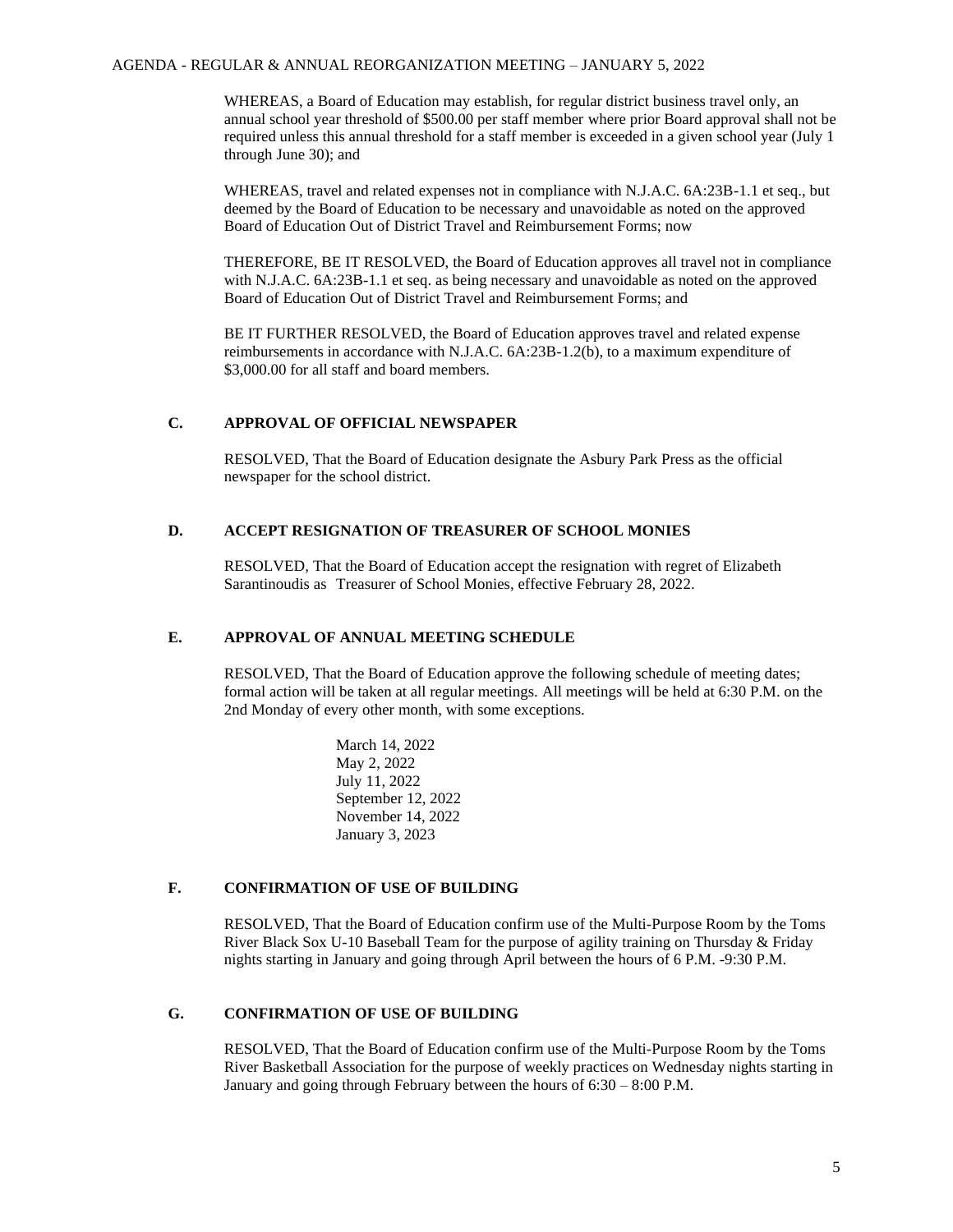#### **H. CONFIRMATION OF USE OF BUILDING**

RESOLVED, That the Board of Education confirm use of the Multi-Purpose Room by the Lavallette Recreation Department for the purpose of pickleball games on Mondays, Thursdays and Fridays starting in December and going through March during various hours, provided to the board in writing.

# **I. AUTHORIZATION OF USE OF BUILDING**

RESOLVED, That the Board of Education authorize use of the Multi-Purpose Room, classrooms and bathrooms by the Shore Ballet School on May 21 & 22, 2022 for the purpose of their dance recital, between the hours of 9:00 A.M. – 6:00 P.M.

# **J. APPOINT A REPRESENTATIVE TO THE LAVALLETTE BOARD OF EDUCATION**

Resolved, That the Seaside Park Board of Education appoint as a representative on the Lavallette Board of Education commencing on January 5, 2022 and until the next Organization Meeting of the Board of Education in 2023.

#### **K**. **CONFIRMATION OF TRANSPORTATION CONTRACTS**

RESOLVED, That the Board of Education confirm the following contracts with Toms River Regional Schools for transportation for the 2021-2022 school year:

ROUTE # 1E11A - Intermediate East – 9/1/21-6/30/22 - \$300.60

ROUTE # SB70A – Silver Bay – 9/1/21-6/30/22 - \$3,749.40

ROUTE # WD51A – West Dover – 9/1/21-6/30/22 - \$2,250.00

ROUTE # WS18A – Washington Street – 9/1/21-6/30/22 - \$433.80

# **L. CONFIRMATION OF 2021-2022 PURCHASE ORDERS**

RESOLVED, That the Board of Education confirm the following 2021-2022 purchase orders in the various categories and amounts shown for a total of \$88,193.87.

| $P.O. \#$ | <b>VENDOR</b>          | <b>DESCRIPTION</b>         | <b>ACCOUNT</b> | <b>AMOUNT</b> |
|-----------|------------------------|----------------------------|----------------|---------------|
| 2022-053  | Williamson Law         | <b>Office Supplies</b>     | 11-999-230-610 | 416.63        |
| 2022-054  | Postmaster             | <b>Stamps</b>              | 11-999-230-610 | 290.00        |
| 2022-055  | ADP                    | Payroll Processing         | 11-999-230-339 | 296.29        |
| 2022-056  | <b>CIT</b>             | Phone System               | 11-999-230-530 | 98.65         |
| 2022-057  | <b>UGI</b> Energy      | Gas Delivery               | 11-999-262-621 | 142.13        |
| 2022-058  | <b>Staples</b>         | <b>Office Supplies</b>     | 11-999-251-340 | 1,167.69      |
| 2022-059  | JCP&L                  | Electricity                | 11-999-262-622 | 390.06        |
| 2022-060  | <b>NJNG</b>            | <b>Gas Supply</b>          | 11-999-262-621 | 190.27        |
| 2022-061  | Mr. Keys               | Lockbox/Keys               | 11-999-261-420 | 212.18        |
| 2022-062  | Boro of SSP            | Water/Sewer                | 11-999-262-490 | 392.65        |
| 2022-063  | Lavallette BOE         | Tuition Regular-Oct 21     | 11-999-100-561 | 13,975.95     |
| 2022-064  | <b>Lavallette BOE</b>  | Tuition Regular-Nov 21     | 11-999-100-561 | 14,748.85     |
| 2022-066  | Robert Erdman Plumbing | Bathroom Repair            | 11-999-262-420 | 150.00        |
| 2022-067  | Wells Fargo Vendor     | Copier                     | 11-999-230-530 | 79.06         |
| 2022-068  | Bahr & Sons            | <b>Electrical Upgrades</b> | 12-999-400-450 | 4,500.00      |
| 2022-069  | AT&T                   | <b>Phone Service</b>       | 11-999-230-530 | 362.78        |
| 2022-070  | <b>Graytex Papers</b>  | <b>Office Supplies</b>     | 11-999-230-610 | 155.38        |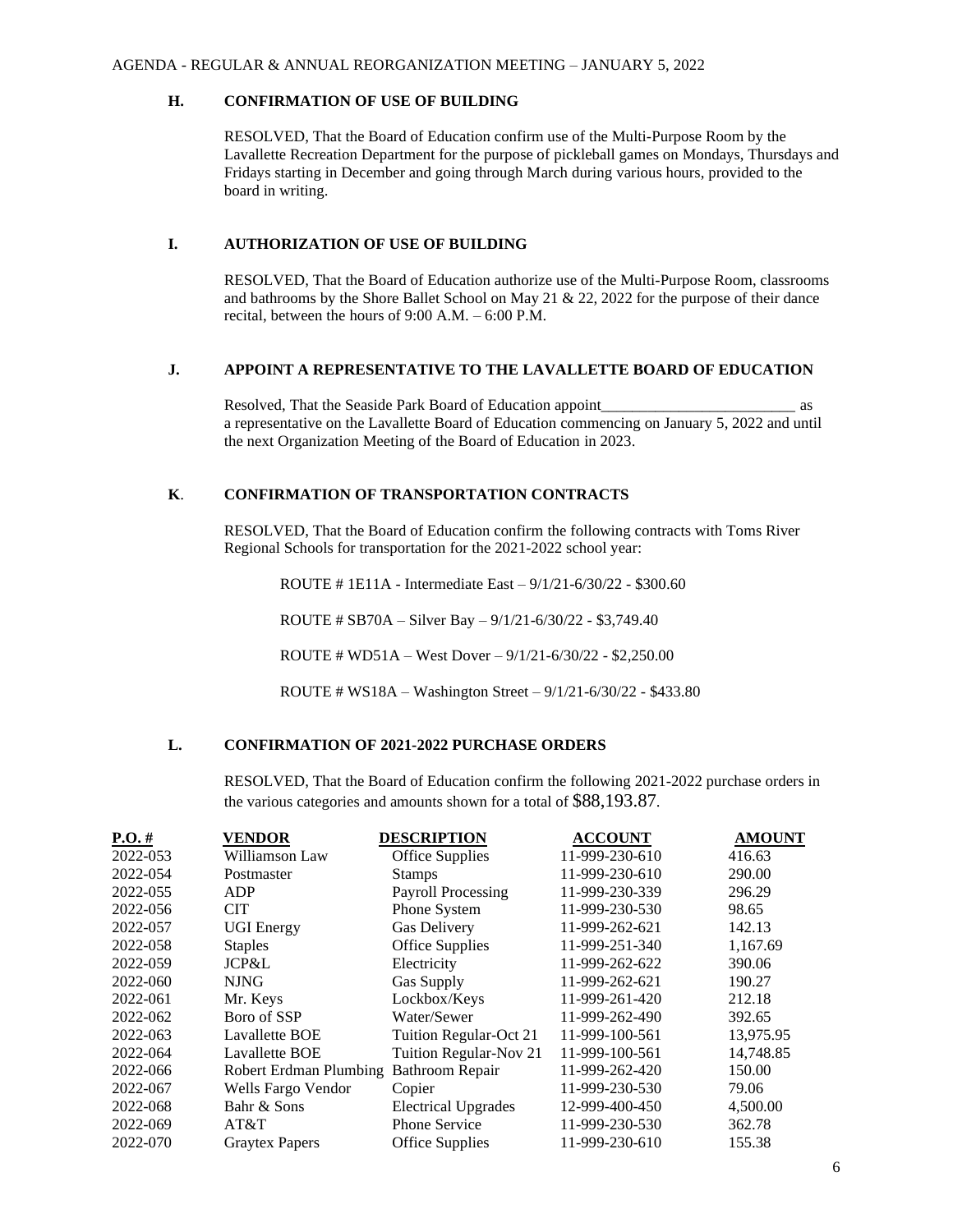#### AGENDA - REGULAR & ANNUAL REORGANIZATION MEETING – JANUARY 5, 2022

| $P.O.$ # | <b>VENDOR</b>         | <b>DESCRIPTION</b>                      | <b>ACCOUNT</b> | <b>AMOUNT</b> |
|----------|-----------------------|-----------------------------------------|----------------|---------------|
| 2022-071 | Rullo & Juliet        | <b>Right to Know</b>                    | 11-999-262-300 | 475.00        |
| 2022-073 | Wells Fargo Vendor    | Copier                                  | 11-999-230-530 | 79.06         |
| 2022-074 | <b>Toms River BOE</b> | Tuition Reg; Sep-Nov                    | 11-999-100-561 | 17,564.60     |
| 2022-074 | <b>Toms River BOE</b> | Tuition Spec Ed; Sep-Nov 11-999-100-562 |                | 29,130.75     |
| 2022-074 | Toms River BOE        | Transportation; Sep-Nov                 | 11-999-270-513 | 2,020.14      |
| 2022-075 | Twin Rocks Water      | <b>Water Delivery</b>                   | 11-999-230-610 | 27.57         |
| 2022-077 | <b>MGL</b> Printing   | <b>Office Supplies</b>                  | 11-999-230-339 | 213.00        |
| 2022-079 | JCP&L                 | Electricity                             | 11-999-262-622 | 791.57        |
| 2022-080 | On Tech Consulting    | Prof Services                           | 11-999-230-339 | 323.61        |

ROLL CALL: Jasmin Grasso\_\_\_\_\_\_ Michelle Miller \_\_\_\_\_\_ June Korzeneski Gary Yedman Gina Condos \_\_\_\_\_\_

#### **16. SCHOOL BUSINESS ADMINISTRATOR REPORT - Mr. Barry Parliman**

### **A. APPROVAL OF FINANCIAL REPORTS**

RESOLVED, That the Board of Education accept and file the following financial report for the period ended October 31, 2021 and November 30, 2021; copy to follow in the minutes of this meeting:

- Secretary's Report of Expenditures
- Treasurer of School Monies Report

ROLL CALL: Jasmin Grasso\_\_\_\_\_\_ Michelle Miller \_\_\_\_\_\_ June Korzeneski \_\_\_\_\_ Gary Yedman Gina Condos \_\_\_\_\_\_

#### **B. APPROVAL OF BUDGET LINE-ITEM REPORT**

RESOLVED, That the Board of Education, pursuant to N.J.A.C. 6:20-2.113(e)\*, do hereby certify that as of October 31, 2021 and November 30, 2021 after review of the Secretary's monthly financial report (appropriations section) and upon consultation with the appropriate district officials, that to the best of our knowledge no major account or fund has been overexpended in violation of N.J.A.C.  $6:20-2.12(b)*$  and that sufficient funds are available to meet the district's financial obligations for the remainder of the fiscal year.

ROLL CALL: Jasmin Grasso\_\_\_\_\_\_ Michelle Miller \_\_\_\_\_\_ June Korzeneski \_\_\_\_\_\_ Gary Yedman Gina Condos